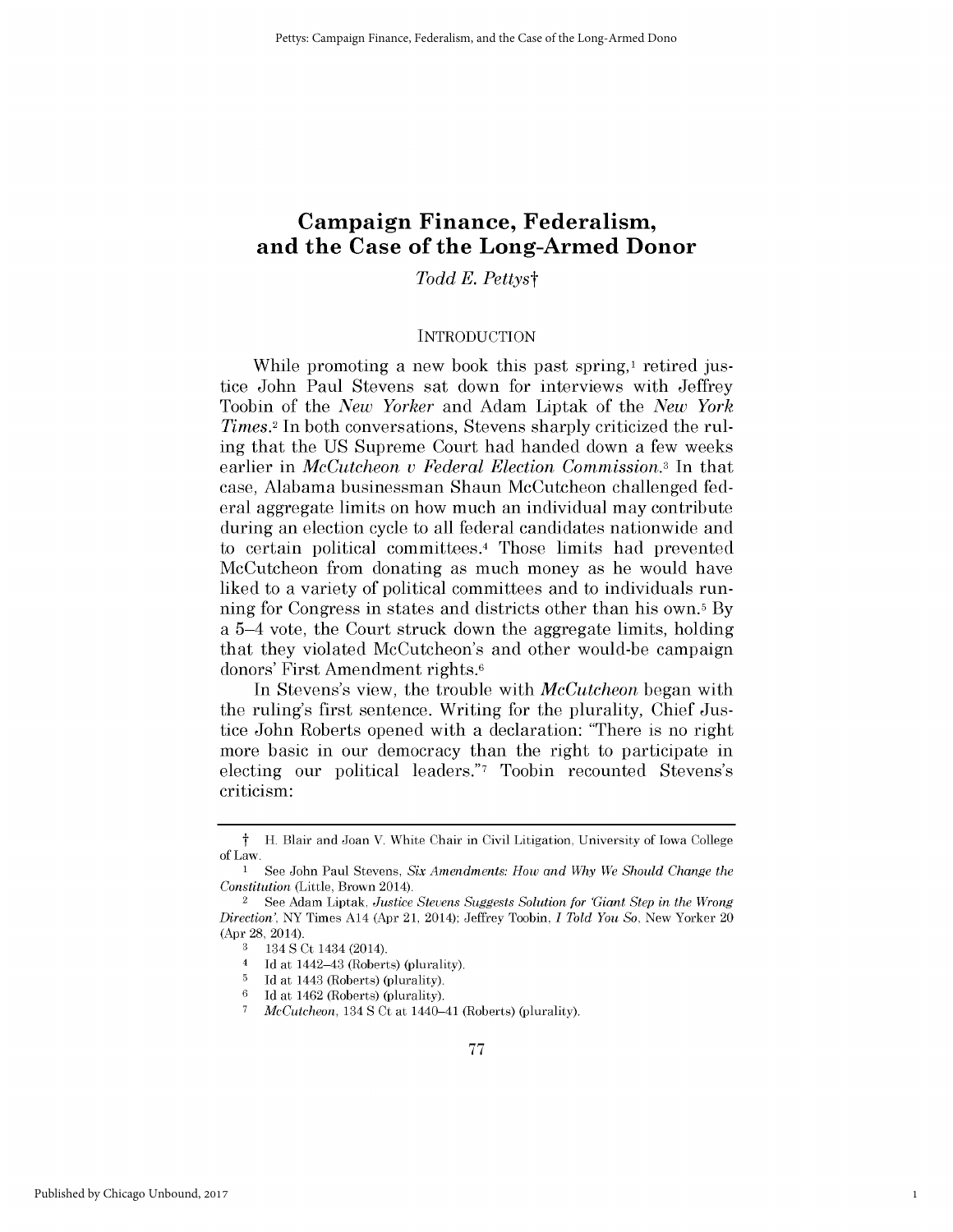#### *The University of Chicago Law Review Dialogue* **78 [81:77**

"It's a grossly incorrect decision," Stevens said. "The very first sentence of the Chief Justice's opinion lays out a basic error in this whole jurisprudence. He says that there is 'no right more basic in our democracy' than to **pick** our elected officials. But the case is not about whether individuals can **pick** their own congressmen. It's about giving lots of campaign contributions, picking other people's congressmen, not your own."8

Liptak recounted a similar exchange: "Mr. McCutcheon was not trying to participate in electing his own leaders, Justice Stevens said. 'The opinion is all about a case where the issue was electing somebody else's representatives,' he said."9

The Court's rulings in *McCutcheon and Citizens United v Federal Election Commission*<sup>10</sup> have sparked fierce disagreements about a host of matters ranging from whether restrictions on campaign contributions and expenditures are in fact restrictions on speech, to whether the First Amendment grants equivalent speech rights to corporations and natural persons, to the kinds of governmental objectives that can justify restrictions on campaign spending. Regardless of the position that one takes in those debates, **I** would like to ask readers to assume for a few moments that the Roberts Court's rulings on those issues are grounded in a sound reading of the First Amendment. With those contested pieces of the campaign-finance puzzle held momentarily in place, **I** want to focus on Roberts's first sentence in *McCutcheon* and on Stevens's critique of it. The disagreement manifest in that exchange raises provocative issues on its own. **By** contributing to candidates in states and districts other than his own, was McCutcheon indeed trying to influence the selection of other people's representatives? **If** so, should that affect our First Amendment appraisal of his actions?

In Part **I** of this essay, **I** argue that Stevens's criticism of *McCutcheon's* opening line is at odds with the understanding of American federalism that Stevens championed while on the Court and is far more compatible with a conception of federalism that he explicitly rejected. In Part **II,** I evaluate McCutcheon's widely dispersed campaign contributions through the federalism

**<sup>8</sup>** Toobin, *I Told You So,* New Yorker at 20 (cited in note 2).

**<sup>9</sup>** Liptak, *Justice Stevens Suggests Solution for 'Giant Step in the Wrong Direction',* NY Times at A14 (cited in note 2).

**<sup>10</sup> 558 US 310** (2010) (striking down federal limits on corporations' independent political expenditures).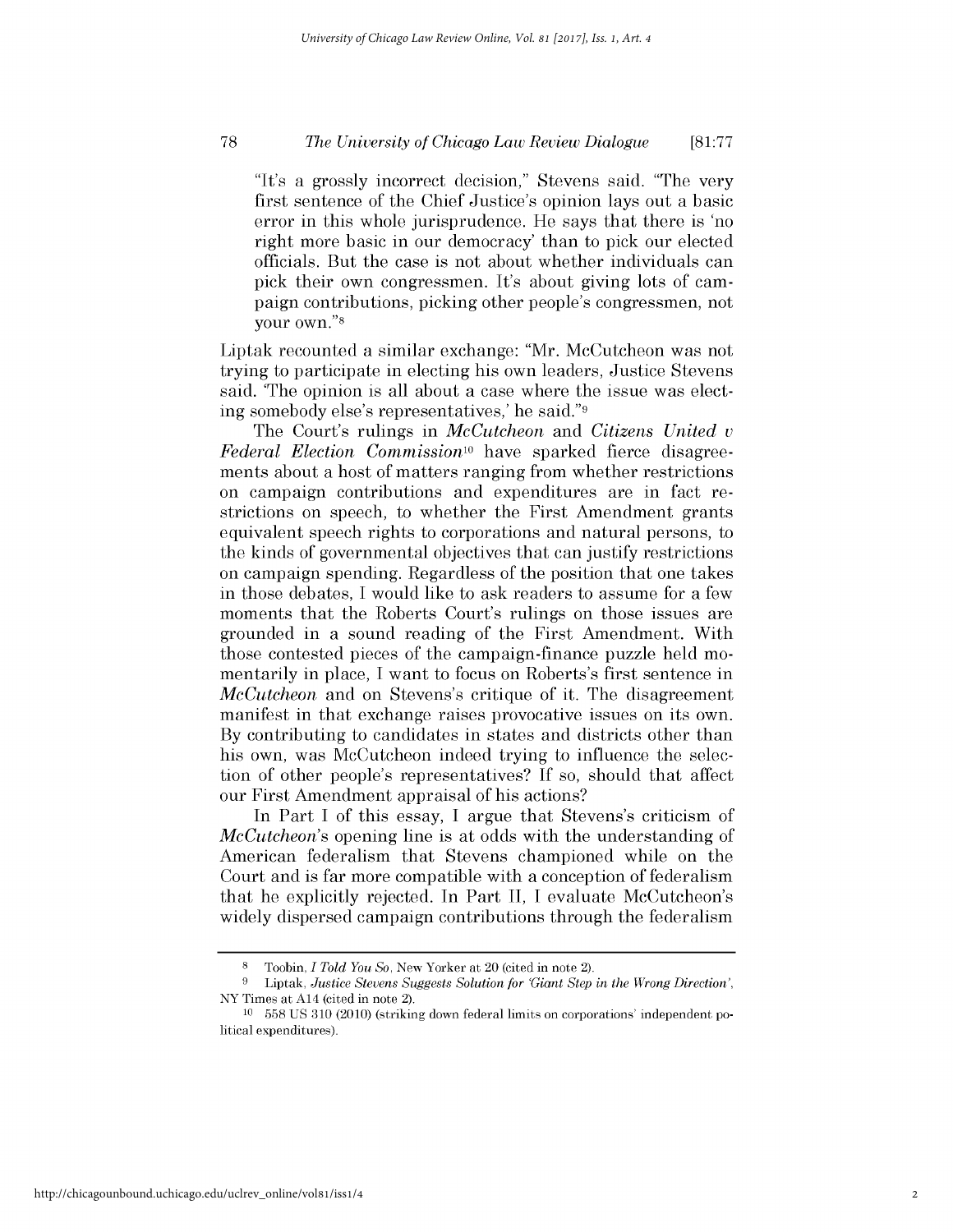lens that Stevens now endorses. **I** contend that, even **if** one posits that McCutcheon was trying to influence the selection of other people's representatives, any effort to restrict his and other long-armed donors' campaign spending on those grounds would face an uphill First Amendment battle.

#### **I. VISIONS** OF FEDERALISM

Was McCutcheon meddling in the selection of other people's representatives? Nearly two decades ago, the Court indicated how it would answer such a question, though it **did** so with a voting lineup that is unexpected in light of Justice Stevens's criticism of *McCutcheon.* In **1995,** Stevens wrote for a five-member majority in *U.S. Term Limits, Inc v Thornton.11* At issue in that case was an amendment to the Arkansas Constitution that barred both placing a person's name on a ballot for election to the **US** House of Representatives **if** he or she had already held one of Arkansas's seats in that chamber for three or more terms and placing a person's name on a ballot for election to the US Senate **if** he or she had already held one of Arkansas's seats for two or more terms. 12 The majority held that the Arkansas amendment was unconstitutional, while Justice Clarence Thomas led those taking the contrary view.13 The justices' debate about first principles will bring us back to *McCutcheon* in short order.

Joined **by** Justices Anthony Kennedy, David Souter, Ruth Bader Ginsburg, and Stephen Breyer, Stevens determined that allowing Arkansas to add qualifications beyond the age, citizenship, and residency requirements prescribed **by** the **US** Constitution would disregard "the revolutionary character of the Government that the Framers conceived."14 When the Framers adopted the Constitution, Stevens wrote, they

envisioned a uniform national system, rejecting the notion that the Nation was a collection of States, and instead

**<sup>11</sup>**514 **US 779 (1995).**

<sup>12</sup>**Id** at **784.**

**<sup>13</sup>** Compare id at 845 (Stevens) (majority) ("[T]he Arkansas enactment **...** exceeds the boundaries of the Constitution."), with id (Thomas dissenting) ("The Constitution is simply silent on this question.").

<sup>14</sup>**Id** at **803** (Stevens) (majority). See also **US** Const Art **I,** *§* 2, **cl** 2 (establishing age, citizenship, and residency requirements for members of the House); **US** Const Art **I,** *§* **3, cl 3** (establishing age, citizenship, and residency requirements for members of the Senate).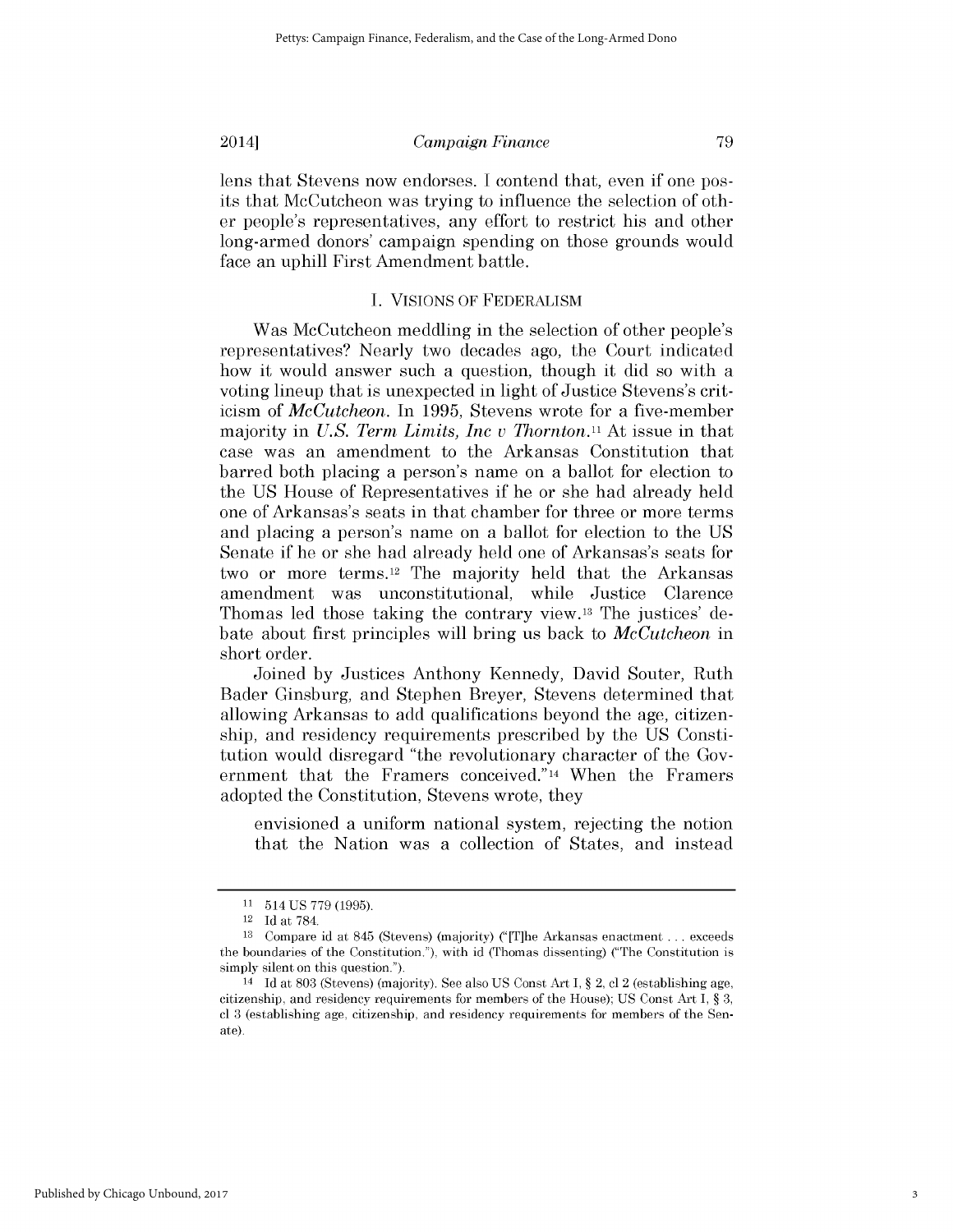#### *The University of Chicago Law Review Dialogue* **80 [81:77**

creating a direct link between the National Government and the people of the United States. In that National Government, representatives owe primary allegiance not to the people of a State, but to the people of the Nation. **. . .** Representatives and Senators are as much officers of the entire Union as *is* the President.15

Unlike a legislative body akin to the one that existed under the Articles of Confederation, Stevens explained, "[t]he Congress of the United States **.** . **.** is not a confederation of nations in which separate sovereigns are represented **by** appointed delegates, but is instead a body composed of representatives of the people."16 Congress, he reiterated, is "a uniform national body representing the interests of a single people."17 The Court concluded that allowing individual states to impose term limits or other qualifications for congressional office would "undermin[e] the uniformity and the national character that the Framers envisioned and sought to ensure" and would "sever the direct link that the Framers found so critical between the National Government and the people of the United States."18 Kennedy filed a concurring opinion to underscore his conviction that the Constitution creates "two orders of government, each with its own direct relationship, its own privity, its own set of mutual rights and obligations to the people who sustain it and are governed by it."19

Joined **by** Chief Justice William Rehnquist and Justices Sandra Day O'Connor and Antonin Scalia in dissent, Thomas advanced a fundamentally different conception of the American constitutional system. According to these justices, the American people do not have a direct, unmediated relationship with the entire national government. Pointing out that the Constitution requires citizens to act through their individual states whenever

**<sup>15</sup>***U.S. Term Limits, Inc,* 514 **US** at **803** (citation omitted). The majority view was bolstered **by** the fact that the Constitution "gives the representatives of all the people the final say in judging the qualifications of the representatives of any one State" and **by** the fact that the Constitution requires payment of representatives' and senators' salaries from the **US** Treasury. **Id** at 804. See also **US** Const Art **I,** *§* **5, cl 1** ("Each House shall be the Judge of the Elections, Returns and Qualifications of its own Members."); **US** Const Art **I,** *§* **6, cl 1** ("The Senators and Representatives shall **...** [be] paid out of the Treasury of the United States.").

*<sup>16</sup> U.S. Term Limits, Inc,* **514 US** at **821.**

**<sup>17</sup>Id** at **822.**

**<sup>18</sup> Id.**

**<sup>19</sup> Id** at **838** (Kennedy concurring) ("The Framers split the atom of sovereignty. It was the genius of their idea that our citizens would have two political capacities, one state and one federal, each protected from incursion **by** the other.").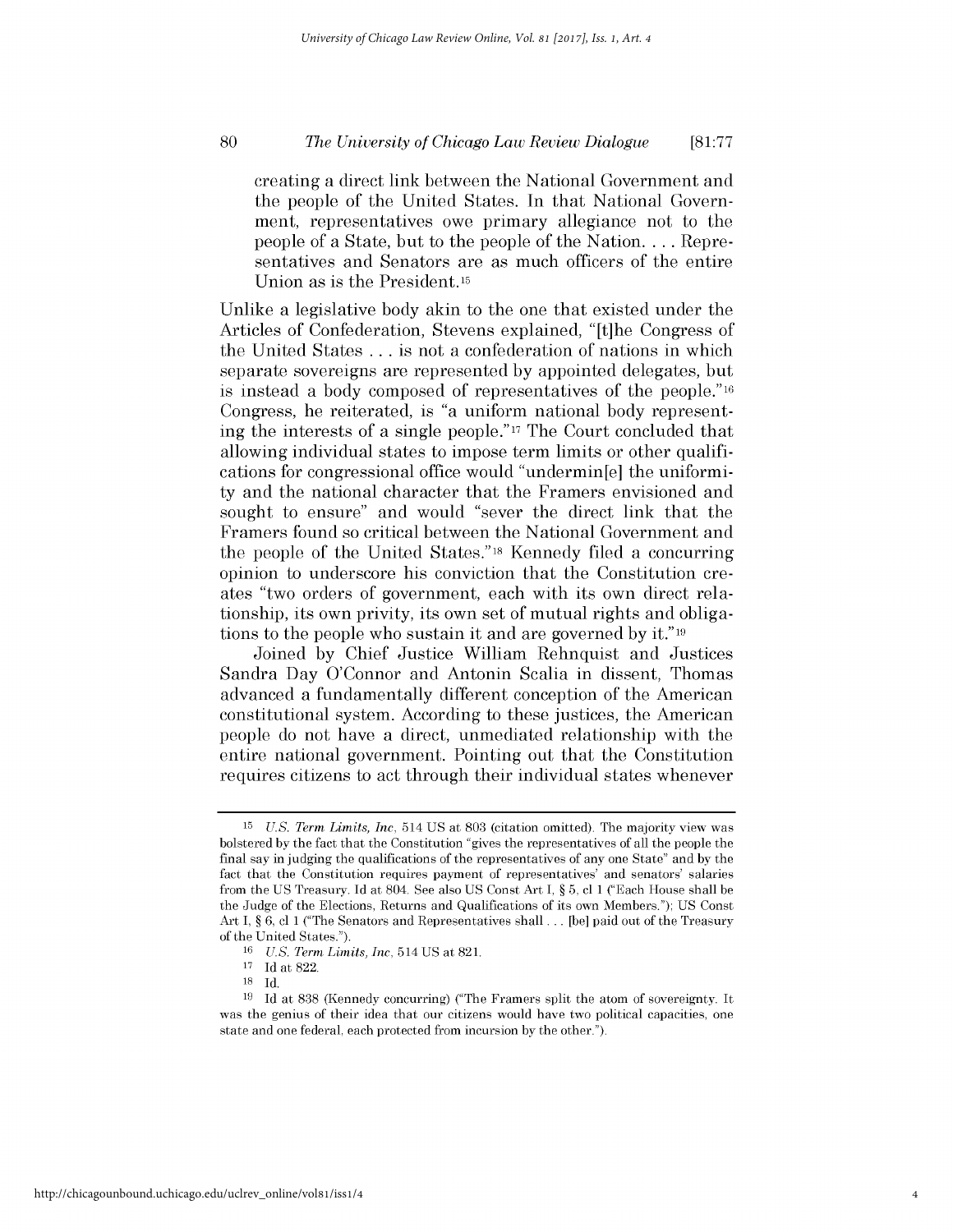they wish to elect congressional representatives, choose a president, or amend the Constitution, Thomas argued that "[t]he Constitution simply does not recognize any mechanism for action **by** the undifferentiated people of the Nation."20 For that and other reasons, he rejected the majority's contention that "each Member of Congress has a nationwide constituency."21 The Framers **did** indeed establish a direct link between members of

Congress and the people, Thomas wrote, but that link was between members of Congress and the people of those members' respective states:

When the people of Georgia **pick** their representatives in Congress, they are acting as the people of Georgia, not as the corporate agents for the undifferentiated people of the Nation as a whole.

[T]he people of Georgia have no say over whom the people of Massachusetts select to represent them in Congress. This arrangement must baffle the majority, whose understanding of Congress would surely fit more comfortably within a system of nationwide elections.<sup>22</sup>

**If** the people of Arkansas wished to impose qualifications in addition to those established **by** the **US** Constitution for that state's allotment of seats in the House and Senate, the dissenters concluded, it was no one else's business.23

Taking Stevens's and Thomas's opposing opinions as our guides, let us return to our question: When a donor in one state or district contributes to the campaign of a Senate or House candidate in another state or district, is the donor trying to influence the selection of somebody else's representatives? **If** the understanding of American federalism that Stevens advanced in *U.S. Term Limits, Inc* is embraced, then jurisdictional boundaries fade into irrelevance when identifying congressional constituencies—just as they fade into irrelevance when identifying those to whom the president owes his or her allegiance-and there are very real ways in which an Alabama resident is represented **by,** say, a senator from Montana. **If,** instead, Thomas's

<sup>20</sup>*U.S. Term Limits, Inc,* **514 US** at 848-49 (Thomas dissenting).

<sup>21</sup>**Id** at **857** (Thomas dissenting).

<sup>22</sup>**Id** at **858-60** (Thomas dissenting).

**<sup>23</sup>**See id at **860** (Thomas dissenting) ("[W]hen **it** comes to the selection of Members of Congress, the people of each State have retained their independent political identity.").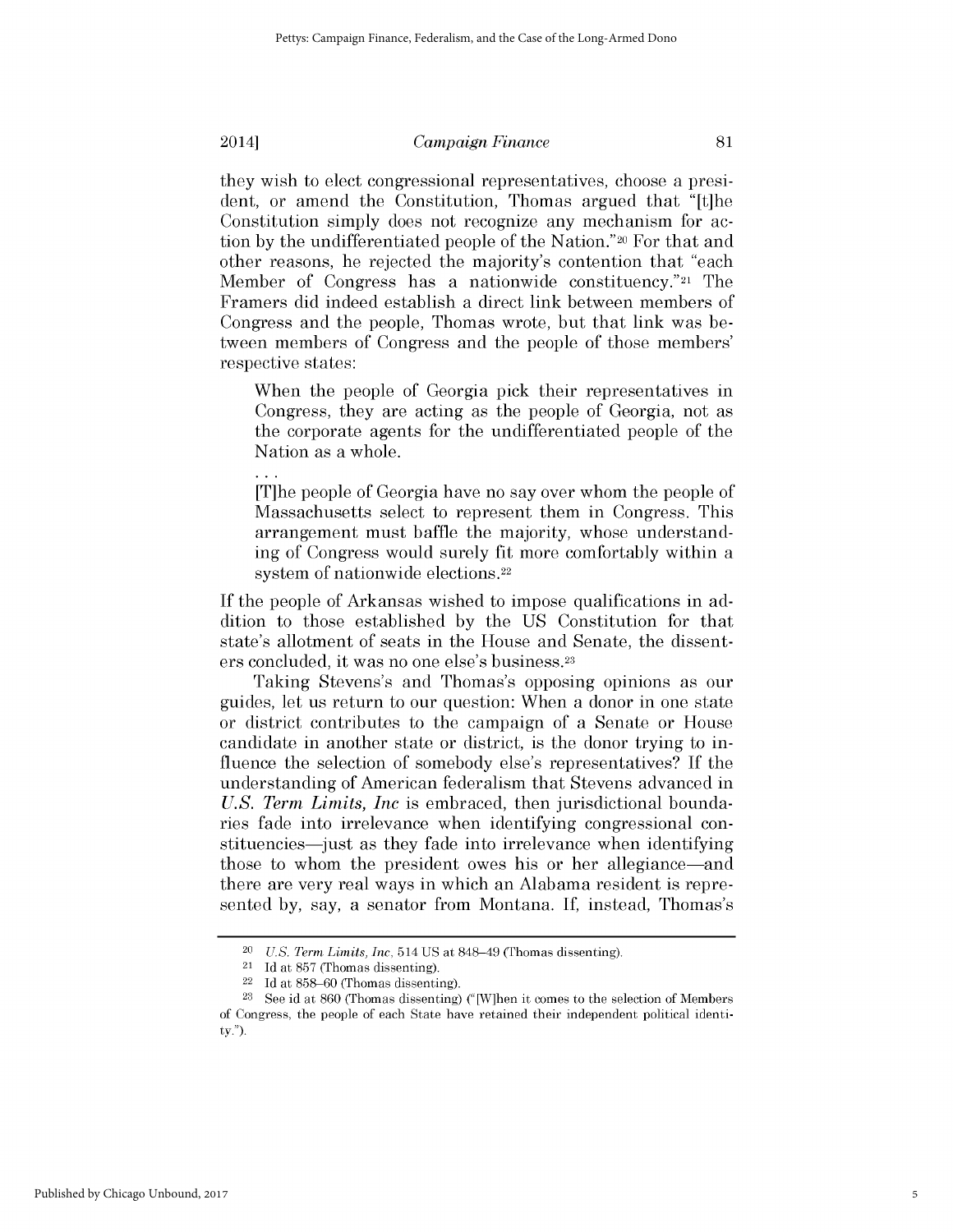#### *The University of Chicago Law Review Dialogue* **82 [81:77**

understanding of our federal system is adopted, then senators and congresspersons elected **by** the people of Montana represent only the people of that state and not, say, also the people of Alabama.

It thus comes as a surprise to hear Stevens insist that *McCutcheon* was about "picking other people's congressmen, not your own."24 The evident conflict in his views on term limits and campaign finance may explain why Breyer and Ginsburg-two of the five members of the *U.S. Term Limits, Inc* majoritymade no effort in *McCutcheon* to draw legal or rhetorical support from the fact that a campaign donor was trying to influence races in states and districts that he **did** not inhabit.25 Neither **did** the Government in its briefs.26 As for Kennedy, he took precisely the position in *McCutcheon* that-all else being equal-his views in *U.S. Term Limits, Inc* would have led one to predict: any American can claim any member of Congress as his or her own and can direct his or her campaign contributions accordingly.

#### **II. REGULATING LONG-ARMED CAMPAIGN SPENDING**

But what **if** Justice Stevens got it wrong in *U.S. Term Limits, Inc* and Justice Thomas got it right, such that McCutcheon was indeed trying to influence the selection of other people's representatives? Is it clear that we could then regard McCutcheon and other long-armed donors as meddlers, and that regulators could justifiably treat them less favorably than those who keep their money close to home?

### **A.** The Implications of **§** 441e and *Bluman u Federal Election Commission27*

**A** good starting point for considering that question is provided **by** 2 **USC §** 441e, the federal statute barring foreign nationals from making campaign contributions or electioneering

<sup>24</sup>Toobin, *I Told You So,* New Yorker at 20 (cited in note 2).

**<sup>25</sup>**Joined **by** Justices Ginsburg, Sonia Sotomayor, and Elena Kagan in dissent, Breyer principally argued that the other five justices had taken far too narrow a view of political corruption and had underestimated the risk that donors and politicians would circumvent federally imposed (and here unchallenged) base limits on campaign contributions. See *McCutcheon,* 134 **S** Ct at **1466-78** (Breyer dissenting).

**<sup>26</sup>See** generally Brief for Appellee Federal Election Commission, *McCutcheon u Federal Election Commission,* Docket No **12-536 (US** filed July **18, 2013)** (available on Westlaw at **2013** WL **3773847).**

**<sup>27</sup>800** F Supp **2d 281 (DDC** 2011), affd, **132 S** Ct **1087** (2012).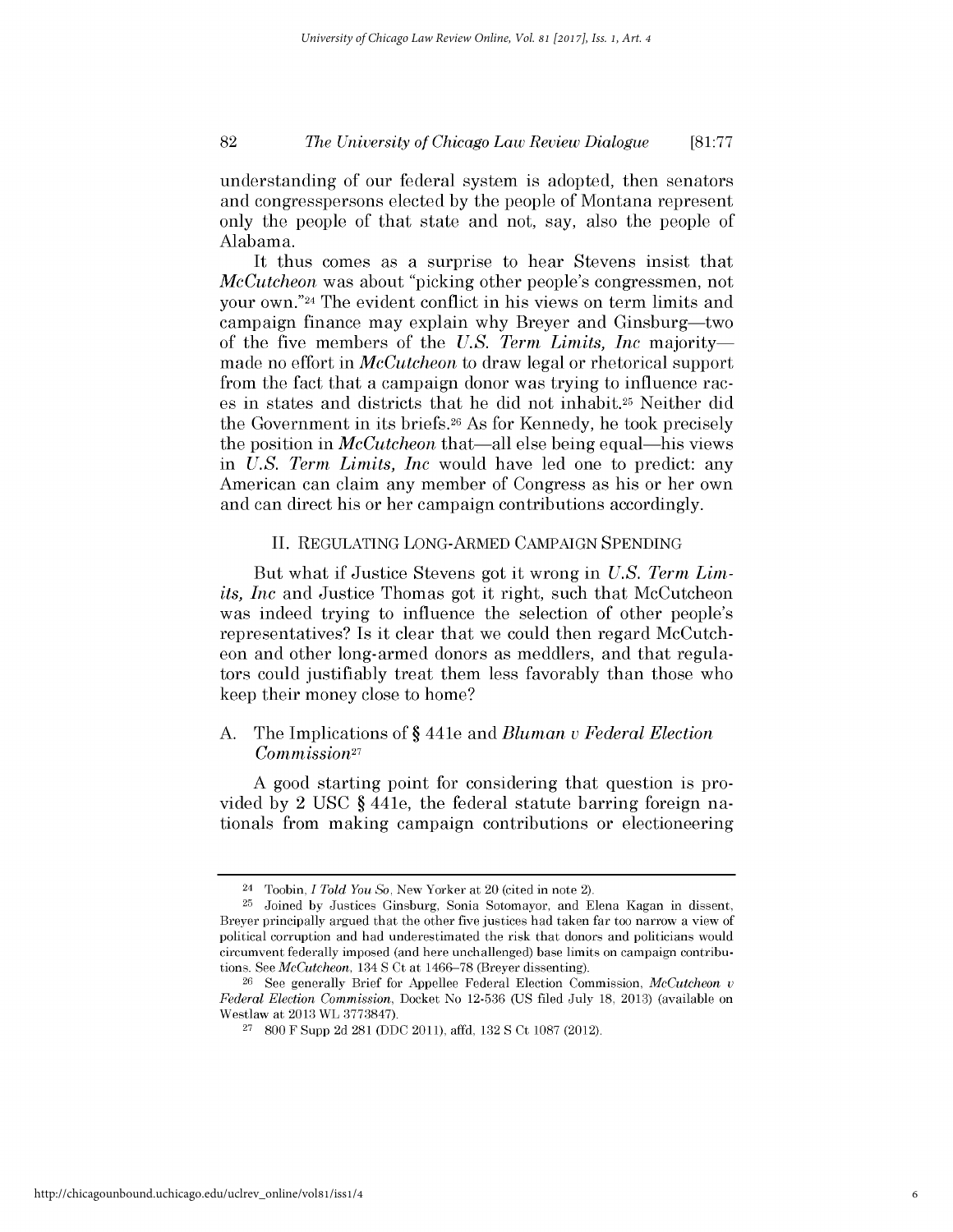expenditures in local, state, and national elections.28 In *Citizens United,* the Court expressly reserved judgment on **§** 441e's constitutionality,29 but it has since (in a fashion) resolved the issue. In *Bluman,* the **US** District Court for the District of Columbia sustained **§** 441e against a First Amendment challenge brought **by** a citizen of Canada and a citizen of Israel both of whom were in the United States on temporary visas. 30 The plaintiffs in that case both resided in New York State; one wished to make financial contributions to the campaigns of federal candidates in New York State and Washington State, while the other wished to contribute to the campaign of a federal candidate in Oklahoma.31 The court reasoned that the statute could survive even strict scrutiny because the government has a compelling interest in preventing foreign nationals from participating in "activities of democratic self-government."32 The kinds of spending barred **by §** 441e, the court said, "are an integral aspect of the process **by** which Americans elect officials to federal, state, and local government offices."33 The plaintiffs tried to leverage the fact that, under federal law, "many groups of people who are not entitled to vote may nonetheless make contributions and expenditures related to elections-for example, minors, American corporations, and citizens of states or municipalities other than the state or municipality of the elective office."34 The court, however, was unpersuaded, stating that "minors, American corporations, and citizens of other states and municipalities are all members of the American political community."35

The Supreme Court unanimously affirmed the district court's ruling in January 2012 in a fourteen-word order.36 The

**<sup>28</sup> See** 2 **USC** *§* 441e (2012). See also 2 **USC** *§* 434(f)(3) (defining "electioneering communication"). **29 See** *Citizens United,* **558 US** at **362** ("We need not reach the question whether the

Government has a compelling interest in preventing foreign individuals or associations from influencing our Nation's political process.").

**<sup>30</sup>***Bluman,* **800** F Supp **2d** at **282-83, 85.**

**<sup>31</sup> Id** at **285.**

**<sup>32</sup> Id** at **288.**

**<sup>33</sup> Id.**

<sup>34</sup>*Bluman,* **800** F Supp **2d** at **290.**

**<sup>35</sup> Id.**

**<sup>36</sup>**See *Bluman u Federal Election Commission,* **132 S** Ct **1087, 1087** (2012) ("Appeal from the United States District Court for the District of Columbia. Judgment affirmed."). From the perspective of *Citizens Uniteds* critics, the Court's decision to summarily affirm—rather than hear oral arguments and issue a fully reasoned decision—is unsurprising. See, for example, Richard L. Hasen, Citizens United *and the Illusion of Coherence,* **109** Mich L Rev **581, 605-10** (2011) (arguing that one can endorse *§* 441e's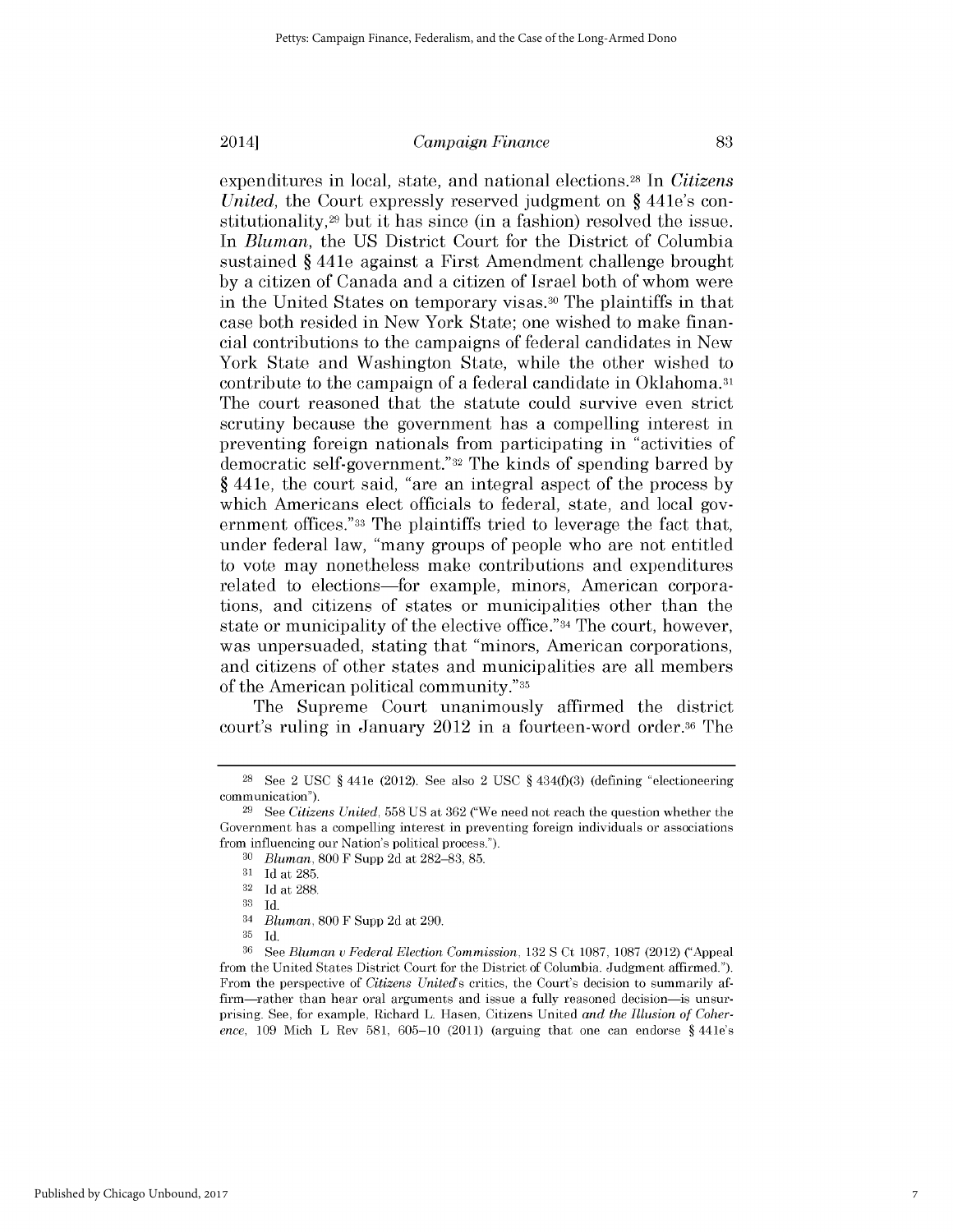#### *The University of Chicago Law Review Dialogue* 84 **[81:77**

justices' views about the case's implications for Americans' crossborder campaign spending thus remain a matter of speculation. Stevens believes, however, that *Bluman's* implications are clear. In testimony before the Senate Rules and Administration Committee this past spring, he argued that the door is invitingly open for federal and state lawmakers to impose restrictions on long-armed campaign spending:

[R]ules limiting campaign contributions and expenditures should recognize the distinction between money provided **by** their constituents and money provided **by** non-voters, such as corporations and people living in other jurisdictions. [He then briefly summarized *Bluman.]* Similar reasoning would justify the State of Michigan placing restrictions on campaign expenditures made **by** residents of Wisconsin or Indiana without curtailing their speech about general issues. Voters' fundamental right to participate in electing their own political leaders is far more compelling than the right of non-voters such as corporations and non-residents to support or oppose candidates for public office. The *Bluman* case illustrates that the interest in protecting campaign speech **by** non-voters *is less* worthy of protection than the interest in protecting speech about general issues. <sup>3</sup> 7

In his recent book, Stevens similarly argues that "[u]nlimited expenditures **by** nonvoters in election campaigns **...** impairs [sic] the process of democratic self-government **by** making successful candidates more beholden to the nonvoters who supported them than to the voters who elected them."38

That argument certainly has plausible foundations. States and the federal government share a strong constitutional interest in preserving a republican form of government for each of the states.39 Recognizing "the choice, and right, of the people to be governed **by** their citizen peers," the Court has held, for example, that states may exclude foreign nationals from

constitutionality and embrace all the Court's reasoning in *Citizens United* only through doctrinal incoherence).

**<sup>37</sup>***Dollars and Sense: How Undisclosed Money and* Post-McCutcheon *Campaign Finance Will Affect the 2014 Election and Beyond, Hearing on Campaign Finance before the Senate Rules and Administration Committee,* 113th Cong, **2d** Sess **3-5** (2014) (statement of retired **US** Supreme Court justice John Paul Stevens).

**<sup>38</sup>**Stevens, *Six Amendments* at **78** (cited in note **1).**

**<sup>39</sup>**See **US** Const Art IV, *§ 4,* **cl 1** ("The United States shall guarantee to every State in this Union a Republican Form of Government.").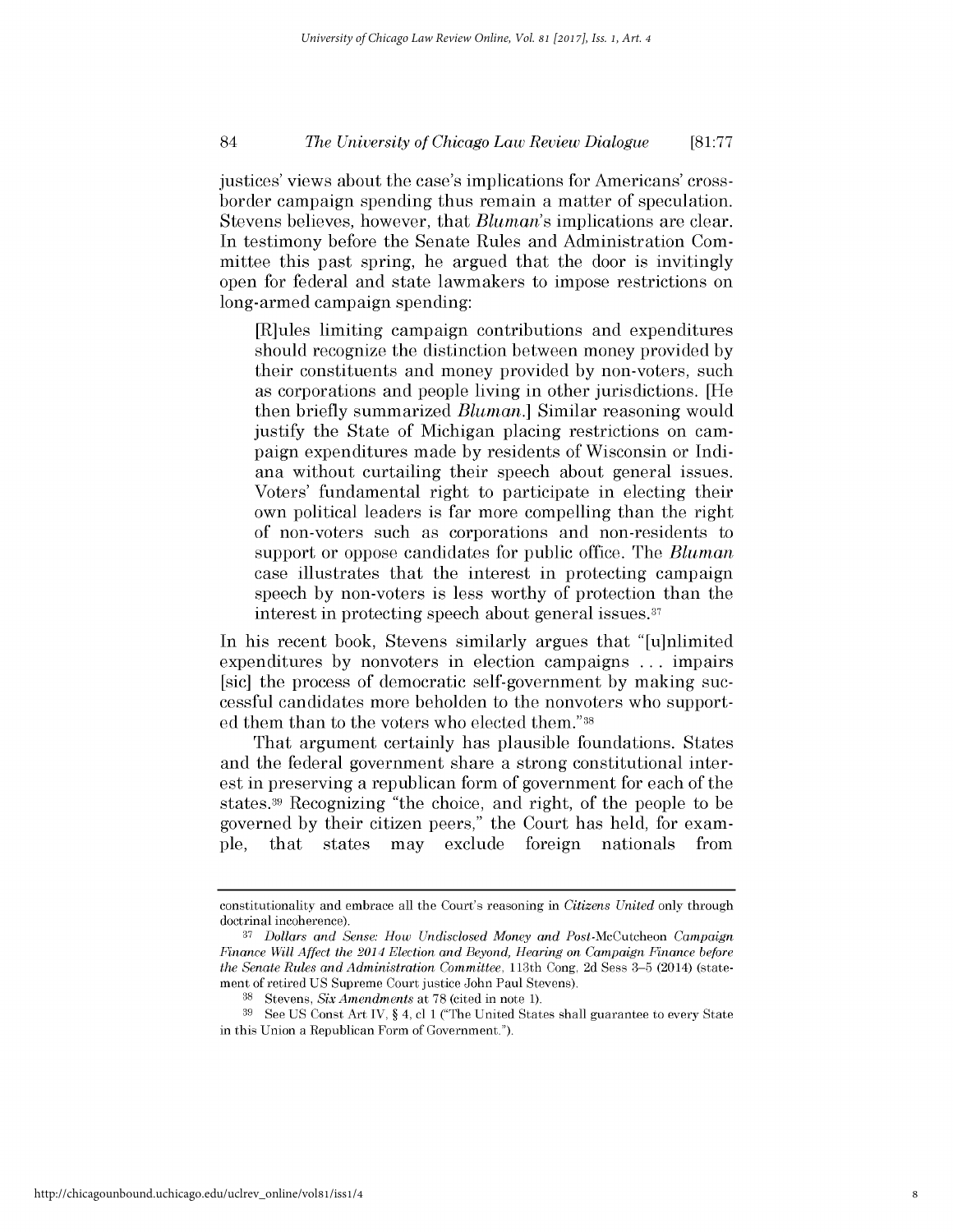governmental positions that involve "discretionary decisionmaking, or execution of policy, which substantially affects members of the political community."40 To a point, the Court has recognized that actionable threats to the self-governance of states and municipalities can also come from American citizens. In *Pope v Williams,41* for example, the Court held that a state may withhold voting privileges from individuals who refuse to declare an intention to become residents of that state. 42 In *Holt Civic Club v City of Tuscaloosa,43* the Court allowed a city to withhold the franchise from nearby nonresidents who had a strong interest in some of that city's policies.44 The Court declared that "no one would suggest" that a person has a constitutional right to vote in a city's elections merely because he or she is affected **by** some of that city's actions.45

Stevens would extend such cases' reasoning to allow states to shield their elections from the influence of out-of-state campaign spending. Yet there is a **big** difference between saying that a state may refuse to allow an American nonresident to cast a ballot on Election Day and saying that a state may refuse to allow an American nonresident to use campaign contributions or expenditures to speak to that state's voters about favored or **dis**favored candidates. To appreciate the magnitude of this difference, simply consider what the Court can realistically be expected to say about the voting rights of corporations. The Roberts Court has strongly protected the right of corporations to make independent political expenditures, but do many seriously believe that the Court is poised to declare that each American corporation has a constitutional right to send an emissary to cast a ballot on Election Day? Such visions are the stuff of rhetoric, not reality.46

**<sup>40</sup>***Foley u Connelie,* 435 **US 291, 296 (1978).**

**<sup>41 193</sup> US 621** (1904).

**<sup>42</sup> See** id at **633-34.**

<sup>43 439</sup> **US 60 (1978).**

<sup>44</sup>**See** id at **68-70.**

<sup>45</sup>**Id** at **69.**

**<sup>46</sup> See,** for example, *Citizens United,* **558 US** at 424-25 (Stevens dissenting) ("Under the majority's view, **I** suppose it may be a First Amendment problem that corporations are not permitted to vote, given that voting is, among other things, a form of speech."); Lyle Denniston, *Analysis: The Personhood of Corporations,* **SCOTUSblog** (Jan 21, 2010), online at http://www.scotusblog.com/2010/01/analysis-the-personhood-ofcorporations (visited Sept **6,** 2014) (arguing that Stevens made a powerful point and that "[i]t does not matter that the right-to-vote scenario is quite implausible").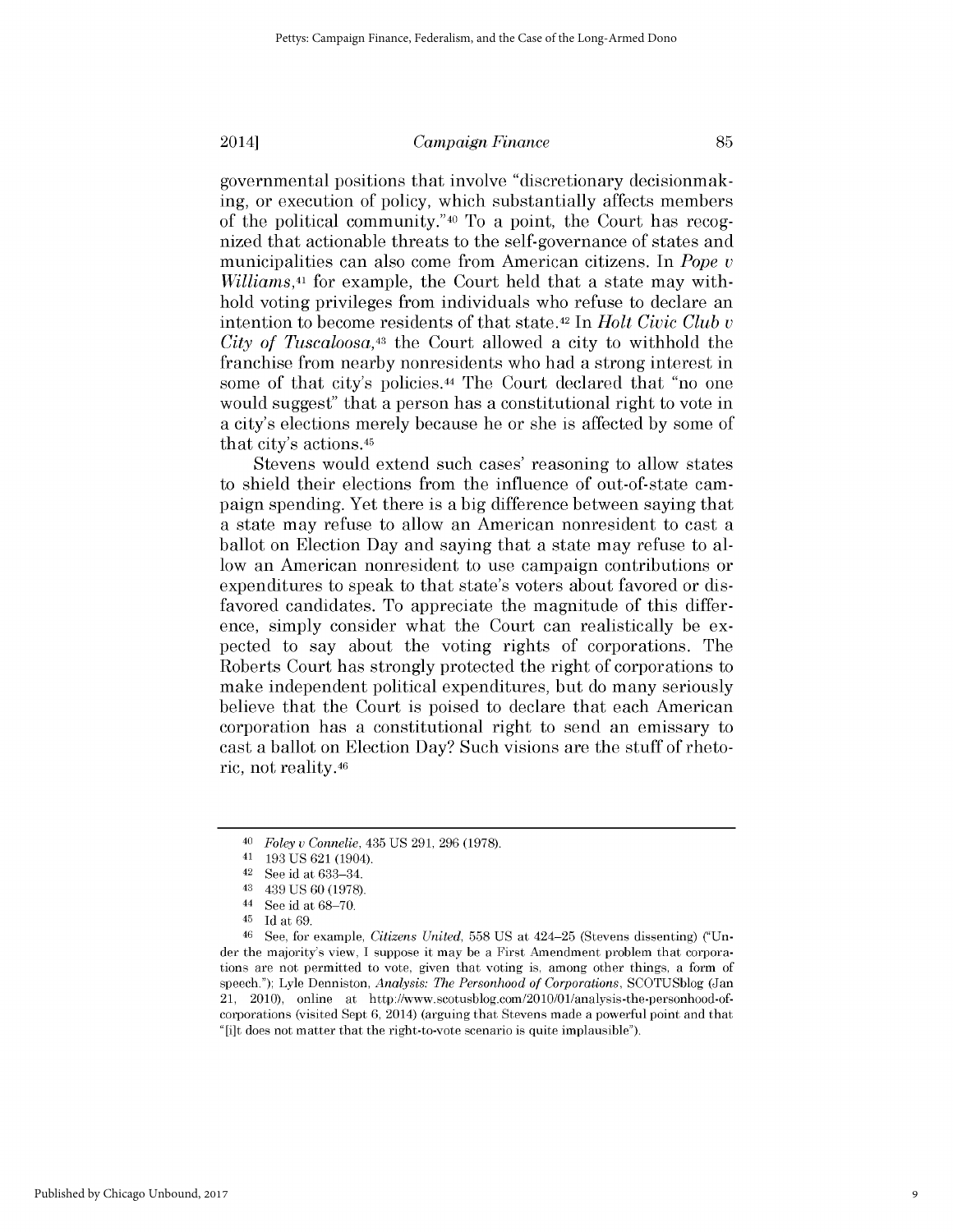#### *The University of Chicago Law Review Dialogue* **86 [81:77**

#### B. Obstacles to Regulation

Scholars and lawmakers should, and likely will, consider the merits of Stevens's proposal at length. **I** wish here to simply sketch the contours of a few of the formidable obstacles that those who favor restrictions on long-armed campaign spending must overcome.

#### *1. Bluman's* signals.

*Bluman* sends mixed signals about restrictions on out-ofstate spending **by** American citizens. The district court's empha*sis* on democratic integrity does suggest that states may regard campaign contributions from nonresidents as a threat to their own self-governance, no matter the donors' nationalities. The state of Iowa, for example, might regard out-of-state campaign spending as a threat to its self-governance regardless of whether the funds come from a Canadian or a Californian. Yet when the *Bluman* plaintiffs argued that they were no different from Americans who wish to financially support candidates in states and cities in which they are not permitted to vote, the court dismissed the comparison **by** defining the self-governing community in national terms.47 On that line of thinking, Americans' membership in the national political community entitles them to wield a nationwide financial influence in elections of all kinds.

#### 2. Cultural realities.

Restricting long-armed campaign spending would conflict with the norms and practices of our evolving political culture. Put differently, **if** we are to abide **by** the proverb that only the blameless may cast stones, 48 the queue for lobbing stones at long-armed donors is much shorter than one might initially suppose. Cross-border political activity is a long-standing and growing feature of our political system. 49 Anyone who is old enough to

<sup>47</sup>**See** notes 34-35 and accompanying text.

**<sup>48</sup>**See John **8:7** (King James Version) ("He that is without sin among you, let him first cast a stone at her.").

**<sup>49</sup>**See Jessica Bulman-Pozen, *Partisan Federalism,* **127** Harv L Rev **1077, 1135** (2014) ("In recent years, political engagement across state lines has increased dramatically."); Zephyr Teachout, *Extraterritorial Electioneering and the Globalization of American Elections,* **27** Berkeley **J** Intl L **162,** 164 **(2009)** ("While some out-of-state fundraising has been occurring for years, the scale has dramatically increased recently with the growth of the Internet, making **it** much easier for out-of-state donors and activist [sic] to track and support candidates.").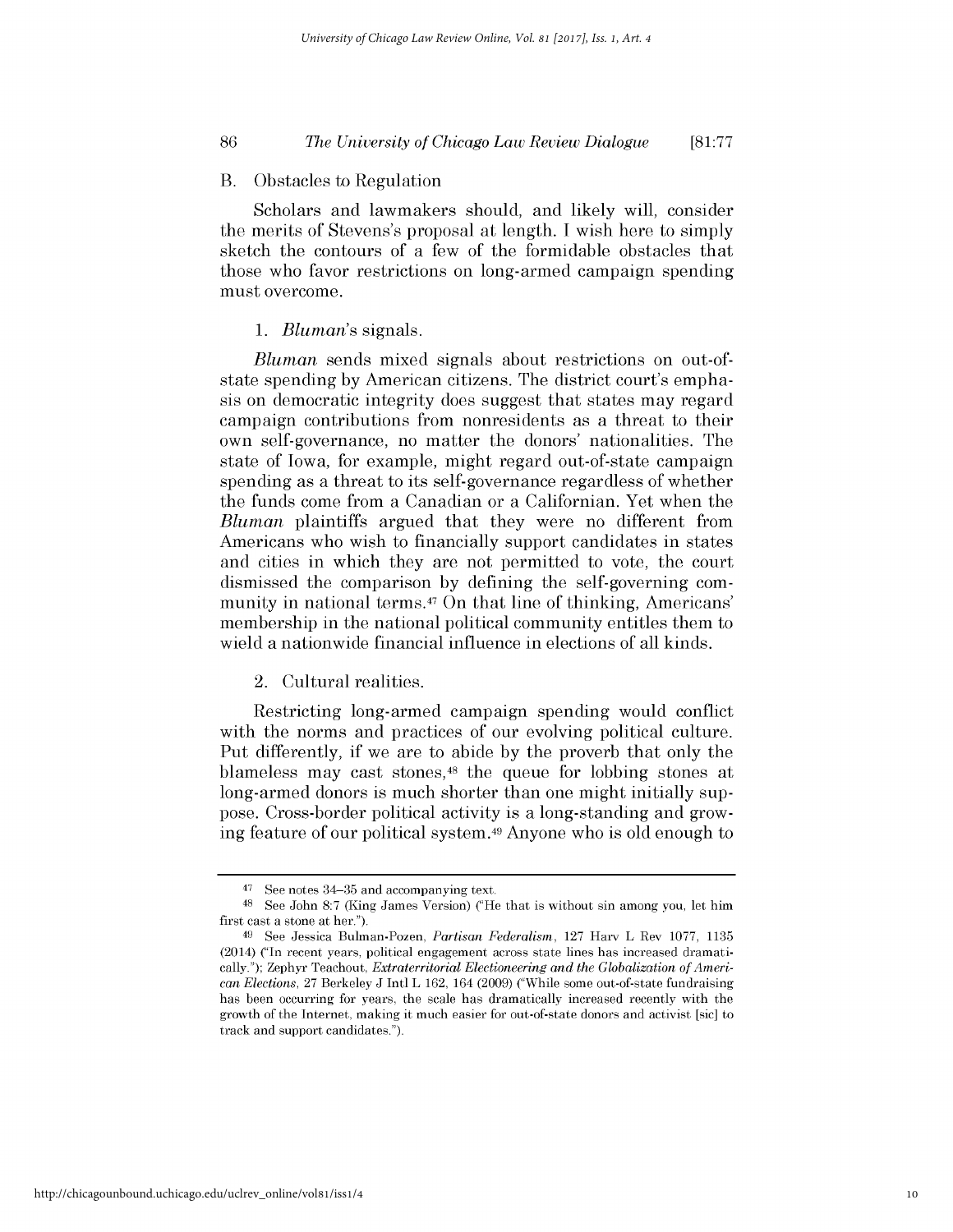vote and has been even marginally active in mainstream party politics has almost certainly received letters, telephone calls, or emails from national political committees that warn of enemy encroachment in one part of the country or another and urgently request financial support. The nation's political action committees (PACs), super PACs, and politically active nonprofitsincluding MoveOn.Org for those on the left, Crossroads **GPS** for those on the right, longstanding players like NARAL Pro-Choice America and the National Rifle Association, and seemingly countless others-provide donors large and small with opportunities to bring nationwide financial resources to bear in targeted races.50 No matter the size of their donations, those who have contributed to such entities have spent money to influence the outcome of elections in jurisdictions in which they do not reside and cannot vote.

And out-of-state donors have contributed for good and varied reasons. Securing victory in one's own state or district will do little to advance one's national legislative agenda **if** a majority of the country chooses leaders with substantially different objectives. **If** one's political identity is bound up with that of the nation, one has strong social-psychological incentives to secure congressional leadership that is compatible with one's own preferences. 51 Those who regard themselves as geographically mobile have an incentive to try to ensure that they will be comfortable with the prevailing regulatory regime no matter where they ultimately reside.52 Moreover, as Professor Jessica Bulman-Pozen

**<sup>50</sup>**For additional examples ranging from a Washington State-based company that has contributed to an Alaska-focused **PAC,** to a Florida-based venture capitalist who has contributed to a Kentucky-focused **PAC,** to two Ohio-based nonprofits that attacked a Senate candidate in a Georgia primary, to Senate Majority PAC's well-financed efforts in numerous races across the country, see Ian Vandewalker, *Election Spending 2014: Nine Toss-up Senate Races,* Brennan Center for Justice (Brennan Center for Justice at New York University School **of** Law Aug **18,** 2014), online at http://www.brennancenter.org/analysis/election-spending-2014-nine-toss-up-senate-races (visited Sept **6,** 2014).

**<sup>51</sup>**See Todd **E.** Pettys, *Sodom's Shadow: The Uncertain Line between Public and Private Morality,* **61** Hastings L **J 1161,** 1194-99 (2010) (describing the "integration thesis," and arguing that "citizens frequently *do* perceive that, **by** virtue of their integration with a political community, their individual well-being is affected **by** the presence or absence of certain kinds of conduct within those geopolitical borders").

**<sup>52</sup> See** Todd **E.** Pettys, *The Mobility Paradox,* **92** Georgetown L **J** 481, **502-05** (2004) (arguing that, because geographically mobile citizens cannot predict all the places that they will one day live and focus their lobbying resources there, they have an incentive to try to "maximize the likelihood that they will be happy no matter where in the nation their life circumstances take them" **by** seeking federal legislation that embodies their preferences).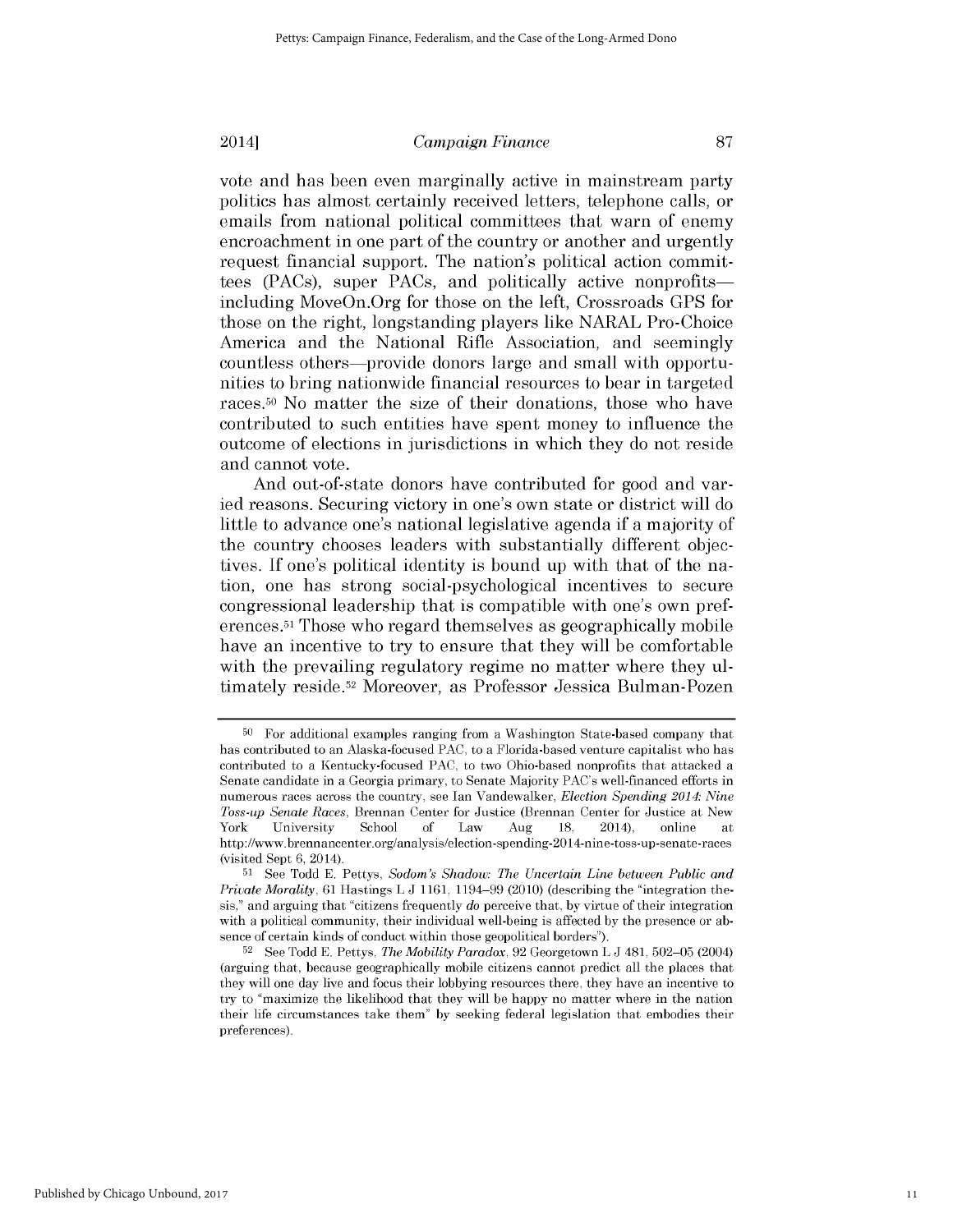#### *The University of Chicago Law Review Dialogue* **88 [81:77**

has perceptively pointed out, Americans can, through crossborder political engagement, "seek to create momentum for a particular policy or political party, to build a real-life example to inform national debate, . . **.** to take comfort in knowing that their preferences are actual policy-and their partisan group is in control-somewhere,"53 as well as affiliate with other subnational jurisdictions when they feel politically alienated from their own. 54 Many of these incentives not only push people into federal politics, but they drive people to get involved in other jurisdictions' state and local electoral battles as well.55 The various incentives that drive so many donors-large and small, on the left and on the right-to extend their reach beyond their own locales are among the incentives that, to date, have evidently discouraged citizens from launching a major movement against longarmed political activity.56 Declaring such reforms both permissible and desirable would mark a substantial change in our political culture.57

#### **3.** The Roberts Court's doctrinal trajectory.

Bearing in mind our resolve not to quarrel here with the Roberts Court's assembly of other portions of the campaignfinance puzzle,58 current First Amendment doctrine is plainly hostile to laws aimed at restricting long-armed campaign activity. Restrictions on independent expenditures are especially

**57** Alaska and Hawaii are reportedly the only states that place restrictions on outof-state campaign contributions, and no state restricts out-of-state expenditures. See Alaska Stat Ann *§* 15.13.072(a), (e) **(2013);** Hawaii Rev Stat *§* **11-362 (2013).** See also Bulman-Pozen, **127** Harv L Rev at **1137** (cited in note 49). Federal courts have struck down limits on out-of-state campaign contributions in other states on First Amendment grounds. See, for example, *Landell v Sorrell,* **382 F3d 91,** 146-48 **(2d** Cir 2004), revd and remd on other grounds, *Randall v Sorrell,* 548 **US 230 (2006);** *VanNatta v Keisling, 151* **F3d 1215, 1217-18** (9th Cir **1998).**

**<sup>53</sup>**Bulman-Pozen, **127** Harv L Rev at **1136** (cited in note 49).

<sup>54</sup>**See** id at 1140-42.

**<sup>55</sup>**See Anthony Johnstone, *Outside Influence,* **13** Election L **J 117, 118** (2014) (citing examples of "outside influence" in recall elections, petition circulation, ballot-issue campaigns, lobbying, and other instances of legislative democracy).

**<sup>56</sup> Of** course, the fact that out-of-state money commonly finds its way into electoral campaigns of all kinds does not mean that in-state and out-of-state spending are always politically fungible. Those who are disadvantaged **by** an influx of out-of-state money can try to boost their votes **by** making a campaign issue out of the matter, warning that meddling outsiders lacking local values are trying to dictate how business is done here at home. See id at **117-18** (citing examples of distaste for outsiders, such as the Reconstruction-era epithet "carpetbagger"). But the threat posed **by** this characterization evidently does little to deter such spending.

**<sup>58</sup> See** text accompanying note **10.**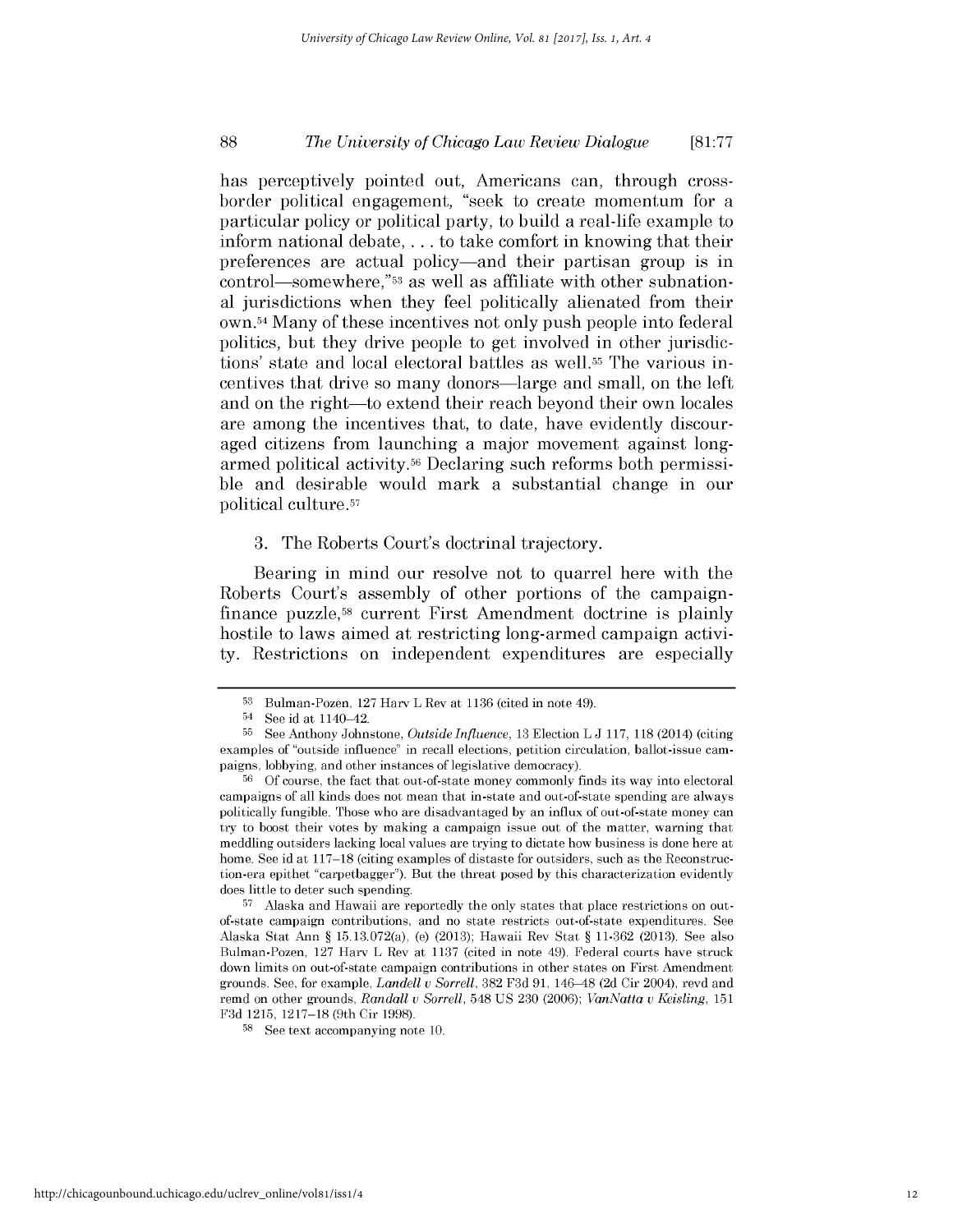vulnerable to First Amendment attacks because they draw the Court's most demanding level of scrutiny.<sup>59</sup> Whether campaign contributions warrant the same strict scrutiny remains debated in some quarters; the Court's current (though perhaps faltering) wisdom is that they do not.<sup>60</sup> But even if the Court continues to apply a somewhat more lenient standard, it is clear that the Court's mode of inquiry *is still* "rigorous" and far removed from mere rational-basis review. 61 There are strong reasons to doubt that the Court would find that restrictions on out-of-state campaign spending can be justified **by** sufficiently powerful governmental interests.

*Citizens United,* in particular, provides a treasure trove of reasons why the Court is likely to find such restrictions unconstitutional. Writing for the five-member majority in that watershed case, Justice Kennedy strongly condemned speech restrictions that "distinguish[ **]** among different speakers, allowing speech **by** some but not others."62 The American political process demands "that voters must be free to obtain information from diverse sources in order to determine how to cast their votes," the Court said, so lawmakers cannot "deprive the public of the right and privilege to determine for itself what speech and speakers are worthy of consideration."63 With the exception of corporate-speech precedent that it proceeded to overturn, the Court stressed that it had never "allowed the exclusion of a class of speakers from the general public dialogue."64 Kennedy

**<sup>59</sup> See** *Buckley u Valeo,* 424 **US 1,** 44-45 **(1976)** (noting "the exacting scrutiny applicable to limitations on core First Amendment rights of political expression").

**<sup>60</sup>** See id at 20-21 (concluding that restrictions on contributions infringe less severely on First Amendment freedoms than do restrictions on expenditures). In *McCutcheon,* the Republican National Committee urged the Court to abandon the constitutional distinction between contributions and expenditures and to apply strict scrutiny to both. See Brief on the Merits for Appellant Republican National Committee, *McCutcheon* a *Federal Election Commission,* Docket No **12-536, \*6-7 (US** filed May **6, 2013)** (available on Westlaw at **2013** WL 1923314). The plurality in *McCutcheon* found it unnecessary to "parse the differences between the two standards," noting that the aggregate limits could not be sustained even under the somewhat less demanding of the two. *McCutcheon, 134* **S** Ct at 1446 (Roberts) (plurality). Justice Thomas refused to join the plurality opinion precisely because he believed that strict scrutiny should be deployed for restrictions on contributions and expenditures alike. See id at 1462-64 (Thomas concurring in the judgment).

*<sup>61</sup>McCutcheon,* 134 **S** Ct at 1444 (Roberts) (plurality), quoting *Buckley,* 424 **US** at **29.**

*<sup>62</sup>Citizens United,* **558 US** at 340 ("Speech restrictions based on the identity of the speaker are all too often simply a means to control content.").

**<sup>63</sup> Id** at **341.**

<sup>64</sup> **Id.**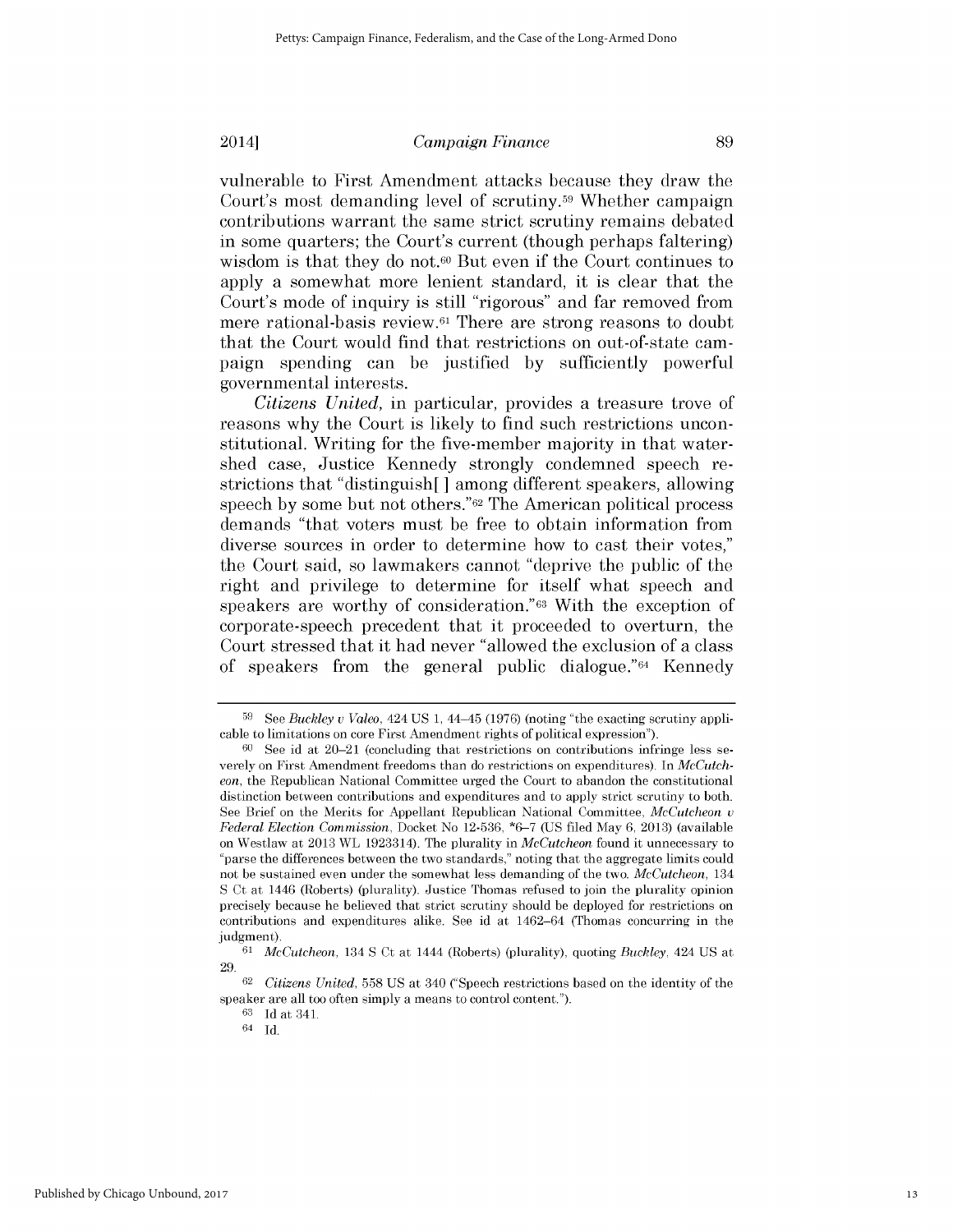#### *The University of Chicago Law Review Dialogue* **90 [81:77**

emphatically summed up the point: "When Government seeks to use its full power **.** . **.** to command where a person may get his or her information or what distrusted source he or she may not hear, it uses censorship to control thought. This is unlawful. The First Amendment confirms the freedom to think for ourselves."65

That logic can readily be applied in defense of those Americans who wish to exert a financial influence on other states' elections. It applies most directly, of course, to independent expenditures-the type of spending that was at issue in *Citizens United.* **Why** should a state's voters not be permitted to hear what interested outsiders have to say about the candidates whose names will appear on those voters' ballots and then decide for themselves whether those views are persuasive? *Citizens United's* logic also has force in the realm of campaign contributions. **Why** should a candidate not be permitted to associate with outsiders for the purpose of producing campaign messages, leaving voters free to decide for themselves what they think of those messages and—provided that there is an adequate donor-disclosure regime in place-whether the candidate's association with those long-armed donors is itself politically meaningful?

**Of** course, one could ask those same questions regarding the foreign nationals in *Bluman.* But **if** the Court is pressed to reconcile its affirmance in that case with the strong opposition that it expressed to speaker-based restrictions in *Citizens United, it* is difficult to imagine that the Court would deal a major blow to *Citizens United's* central logic. Even **if** a majority of the justices now generally embrace the understanding of American federalism put forward **by** Thomas in *his U.S. Term Limits, Inc* **dis**sent,<sup>66</sup> the smart money is on *Bluman*, not *Citizens United*, getting painted into a corner. The Court might say, for example, that, when it comes to making campaign contributions and electioneering expenditures in domestic elections (rather than supplementing the Constitution's qualifications for seats in the House and Senate), the First Amendment renders the relevant political community national in scope. In support of that conclusion, the Court might say that, because American citizens are highly mobile and are interconnected in countless political, economic, technological, cultural, and familial ways, it is vital that they remain free to speak and associate across state lines in

**<sup>65</sup> Id** at **356.**

**<sup>66</sup> See** notes **20-23** and accompanying text.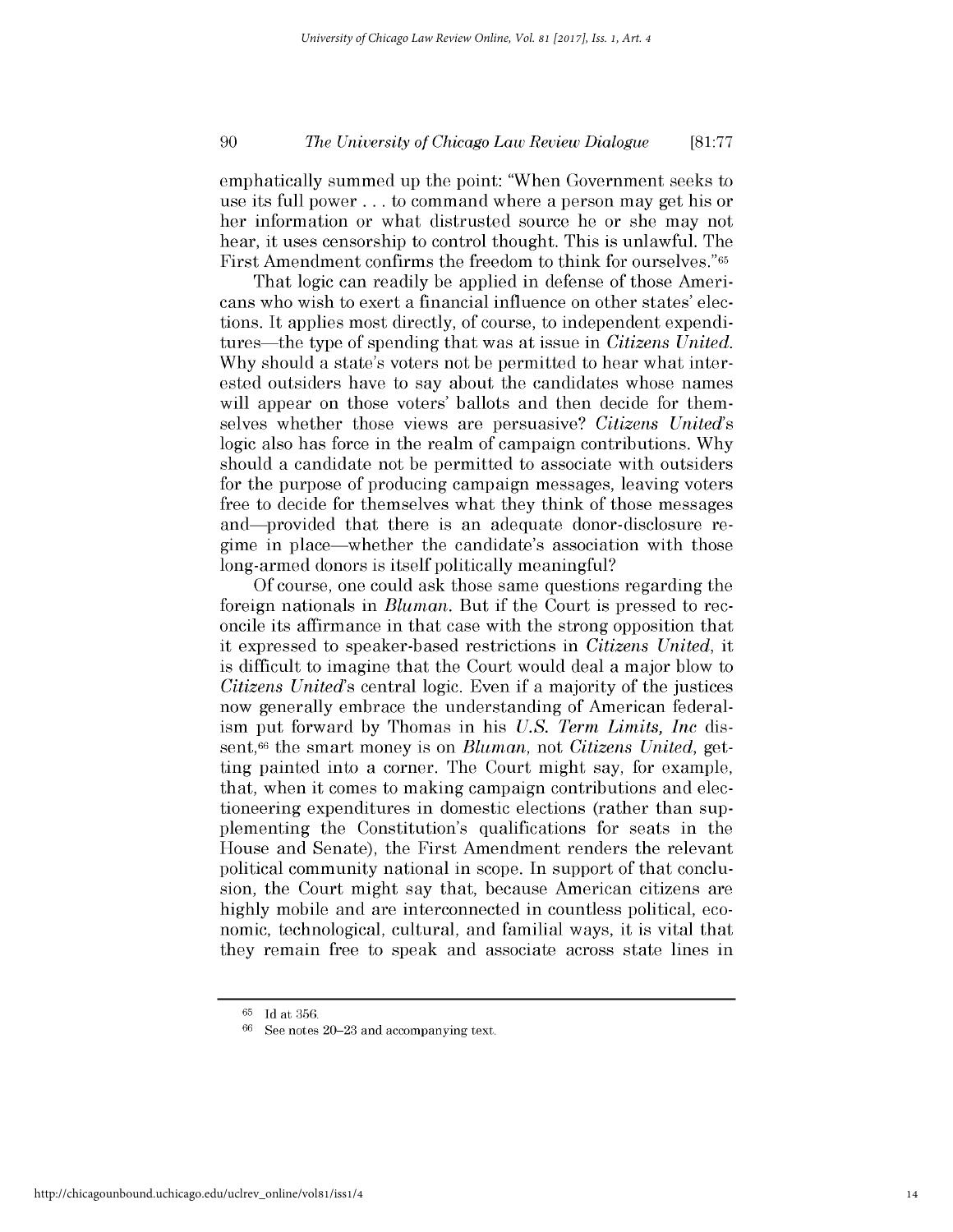order to shape political leadership at all levels of government. Even **if** *Bluman's* fit with *Citizens United* ultimately remains uncomfortable, the Court's decision to issue a two-word affirmance in the former seems only to confirm that the justices are unlikely to rethink a central piece of *Citizens United.*

Among the governmental objectives that might be invoked to justify restrictions aimed specifically at long-armed campaign spending, the leading contender is the self-governance rationale that Stevens identified: **if** a state's elected officials feel more indebted to the outsiders who provided direct or indirect financial support than they do to the individuals who voted on Election Day, then that state's representative system of government may be threatened.67 That argument comes perilously close, however, to suffering from the same vulnerabilities as the anticorruption and antidistortion rationales that the Court rejected in *Citizens United.* The Court in that case said that money might secure "[i]ngratiation and access," but those are not sufficient bases to curb campaign speech because they "are not corruption."68 The fact that campaign spending is aimed at persuading voters to cast their ballots in a particular way, Kennedy wrote, presupposes the reality "that the people have the ultimate influence over elected officials."69 With respect to the Government's fear that wealth-amassing donors (corporations, in that case) would produce huge amounts of democracy-distorting speech, the Court stated that this was simply a different way of trying to justify the kind of speaker-based, information-limiting speech restriction that the First Amendment forbids.<sup>70</sup>

The stage is thus advantageously set for those who would resist restrictions on long-armed campaign spending. What **is** the constitutionally redressable problem, long-armed donors' attorneys will ask, **if** an out-of-state individual wins access to another state's elected leaders **by** making campaign contributions and expenditures? The power to retain or discard those elected officials *still rests* in the hands of the voters who must ultimate**ly** appraise their leaders' performance. Moreover, so far as direct campaign contributions are concerned, out-of-state donors will be subject to the same base limits that in-state donors face-and

**<sup>67</sup>**For a sympathetic discussion of this argument, see Garrick B. Pursley, *The Campaign Finance Safeguards of Federalism,* **63** Emory L **J 781, 820-28** (2014).

**<sup>68</sup>***Citizens United,* **558 US** at **360.**

**<sup>69</sup>Id.**

**<sup>70</sup>**See id at **349-56.**